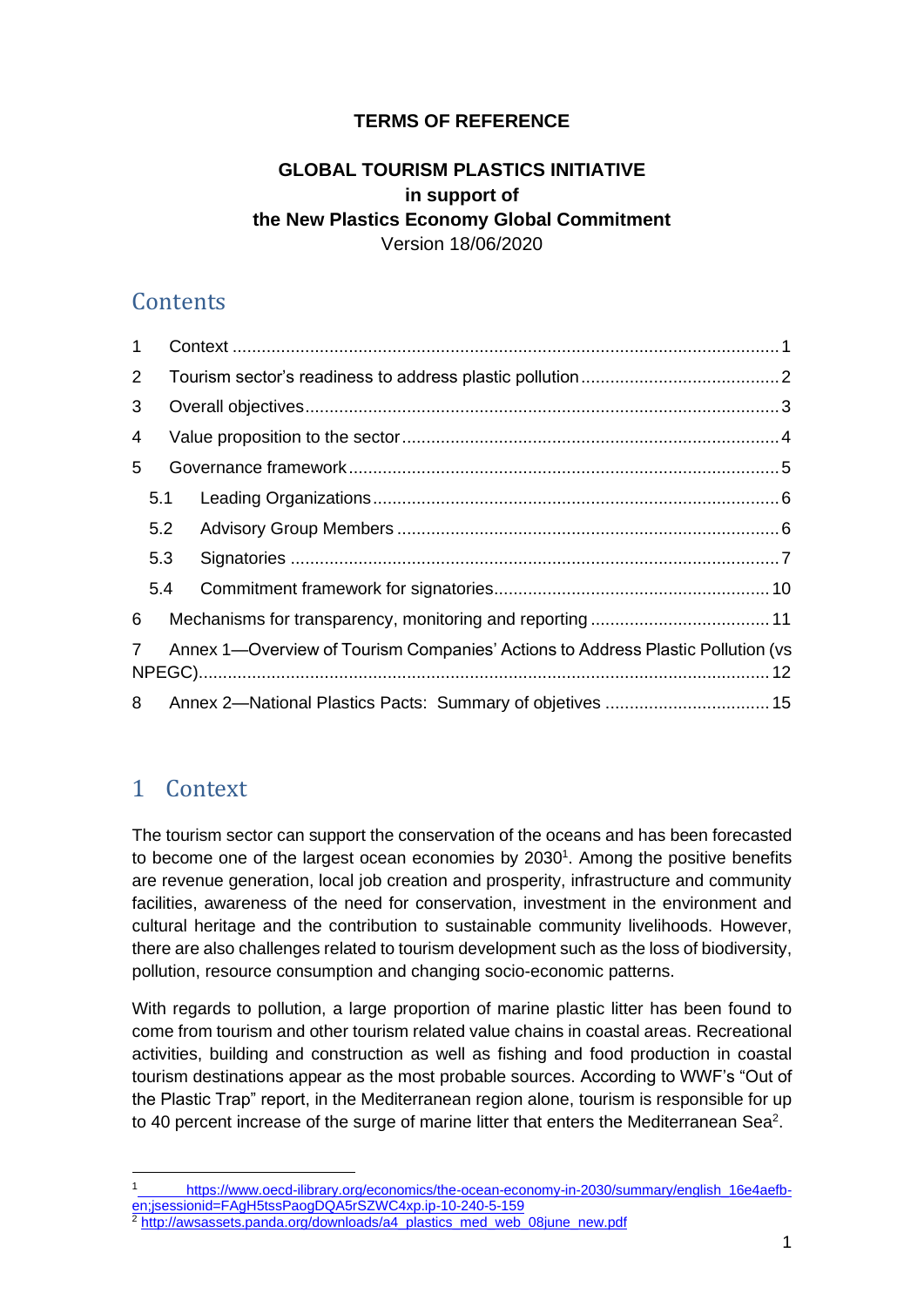At the same time, plastic pollution can lead to considerable costs in the tourism sector. According to WWF's "Stop the flood of plastic" report, the tourism sector in the Mediterranean region loses up to 268 million Euros each year from plastic pollution<sup>3</sup>. Uncontrolled littering and, in general, poor destination management, are increasingly leading to the negative perception of consumers towards destinations. These can in turn trigger a decrease in tourism arrivals and have even led, in some occasions, to the complete closure of some destinations and operations of businesses with the consequent job and revenue losses in the tourism sector.

*Noting with concern that the high and rapidly increasing levels of marine litter, including plastic litter and microplastics, represent a serious environmental problem at a global scale, negatively affecting marine biodiversity, ecosystems, animal well-being, societies, livelihoods, fisheries, maritime transport, recreation, tourism and economies,* [Resolution UNEP/EA.4/Res.6](http://wedocs.unep.org/bitstream/handle/20.500.11822/28471/English.pdf?sequence=3&isAllowed=y)

In connection to the growing awareness of the environmental impacts of the tourism sector, a variety of communication campaigns on plastics and the alarming reports on the implications of the tourism sector on plastic pollution have contributed to reinforcing the urgent need for tourism stakeholders to act upon the issue of plastic pollution in a collective and coordinated manner across the value chain.

In fact, the tourism sector is among the sectors which have been included in global initiatives to address plastic waste and pollution such as the *New Plastics Economy Global Commitment,* led by the Ellen MacArthur Foundation in collaboration with United Nations Environment Programme with the aim to unite businesses, governments and other organizations behind a common vision and targets to address plastic waste pollution at its source.

*To help make this vision a reality, businesses and governments commit to a set of ambitious 2025 targets. They will work to eliminate the plastic items we don't need; innovate so all plastics we do need are designed to be safely reused, recycled, or composted; and circulate everything we use to keep it in the economy and out of the environment.*

<span id="page-1-0"></span>[New Plastics Economy Global Commitment Definitions](https://www.ellenmacarthurfoundation.org/assets/downloads/13319-Global-Commitment-Definitions.pdf)

## 2 Tourism sector's readiness to address plastic pollution

The actions undertaken by some major tourism companies such as TUI Group, Iberostar Group, Radisson, Hilton, Accor and Marriott, among others, towards the elimination of single-use plastic products, shows the readiness of the sector to address plastic pollution. Several frontrunning companies have indeed started setting quantifiable targets in line with some of the targets set by the *New Plastics Economy Global Commitment* for hospitality businesses.

Corporate actions include a combination of elimination and substitution of single-use plastic items with reusable products and established mechanisms to report on their individual progress, mainly through Corporate Sustainability Reports. However, in most

<sup>3</sup>[https://mobil.wwf.de/fileadmin/fm-wwf/Publikationen-PDF/WWF-](https://mobil.wwf.de/fileadmin/fm-wwf/Publikationen-PDF/WWF-Report_Mediterranean_Stop_The_Flood_of_Plastic.pdf)[Report\\_Mediterranean\\_Stop\\_The\\_Flood\\_of\\_Plastic.pdf](https://mobil.wwf.de/fileadmin/fm-wwf/Publikationen-PDF/WWF-Report_Mediterranean_Stop_The_Flood_of_Plastic.pdf)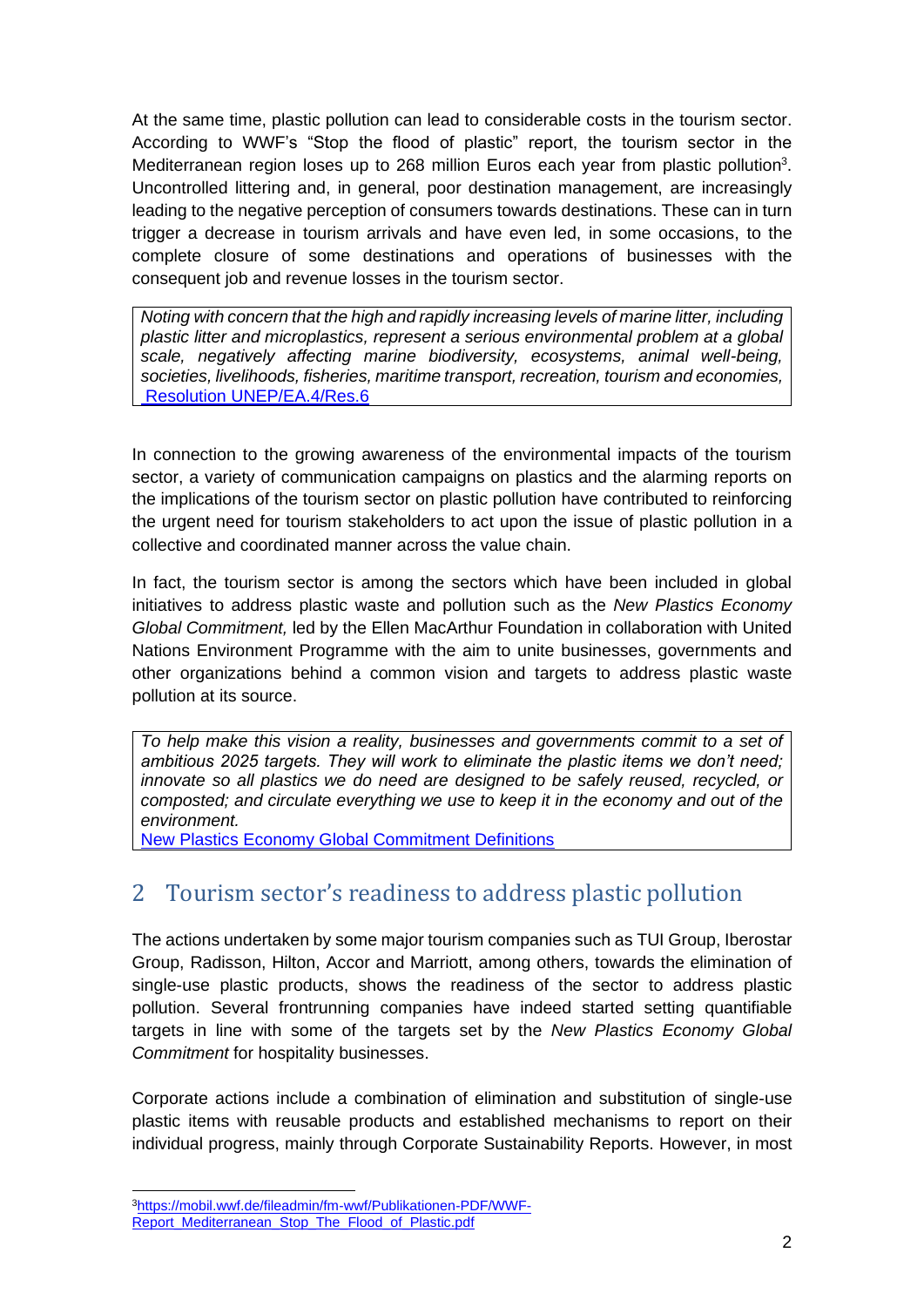corporate strategies, there is limited reference to the characteristics of plastic products to be used (i.e. reusable, recyclable or compostable) and no explicit targets/actions related to the use of (post-consumer) recycled materials. This unveils the need for companies to take a holistic approach to their management of plastic products. An overview of selected initiatives from individual companies is presented in Annex 1.

All things considered, leading companies in the tourism sector are increasingly aware of the need for strong collaboration with local authorities, communities, suppliers, and competitors, to address the challenges caused by lack of waste management measures and infrastructure at the destinations. In addition, companies are also influencing staff, customers and suppliers into thinking differently about the use of plastics.

*Similarly, we call on hospitality and food service companies such as take-away food chains, hotels, and airlines to join the Global Commitment and embark on a journey towards a circular economy for plastics. These industries represent significant volumes of single-use plastic packaging and are currently underrepresented in the Global Commitment.*

[New Plastics Economy Spring 2019 Report Summary](https://newplasticseconomy.org/assets/doc/GC-Spring-Report-Summary.pdf)

Considering the fragmented nature of the tourism sector and its interrelation with many other sectorial value chains (e.g food, building, construction, furniture, etc), a systemic approach and global coordination efforts are required to tackle the plastics pollution challenge. Such as systemic approach is provided by the *New Plastics Economy Global Commitment*.

#### *Note with regards to the COVID-19 crisis:*

*The tourism sector is among the hardest hit by the COVID-19 global pandemic. During the first three months of 2020, a 22% fall in international tourist arrivals was registered, and on the back of these numbers, UNWTO set out three different scenarios, whereby the crisis could potentially lead to an annual decline of international tourist arrivals between 60% and 80%<sup>41</sup> .*

*Tourism businesses and destinations planning for recovery are confronted with the need to ensure that all operations abide to the highest hygiene and sanitation standards possible to restore trust and address health and safety concerns of tourists, employees, host communities and authorities.´*

*The Global Tourism Plastics Initiative is committed to supporting this endeavour, in particular with regards to the use of plastics by tourism businesses and destinations and especially with a view to prevent decision-making and changes in processes which could have harmful effects on the environment with no measurable gains with regards to health.*

# <span id="page-2-0"></span>3 Overall objectives

The Global Tourism Plastics Initiative is led by the United Nations Environment Programme (UNEP) and the World Tourism Organization (UNWTO) in collaboration with the Ellen MacArthur Foundation (EMF). The initiative is being implemented within the

<sup>4</sup> *UNWTO Press Release, 7 May 2020: [https://www.unwto.org/news/covid-19](https://www.unwto.org/news/covid-19-international-tourist-numbers-could-fall-60-80-in-2020) [international-tourist-numbers-could-fall-60-80-in-2020](https://www.unwto.org/news/covid-19-international-tourist-numbers-could-fall-60-80-in-2020)*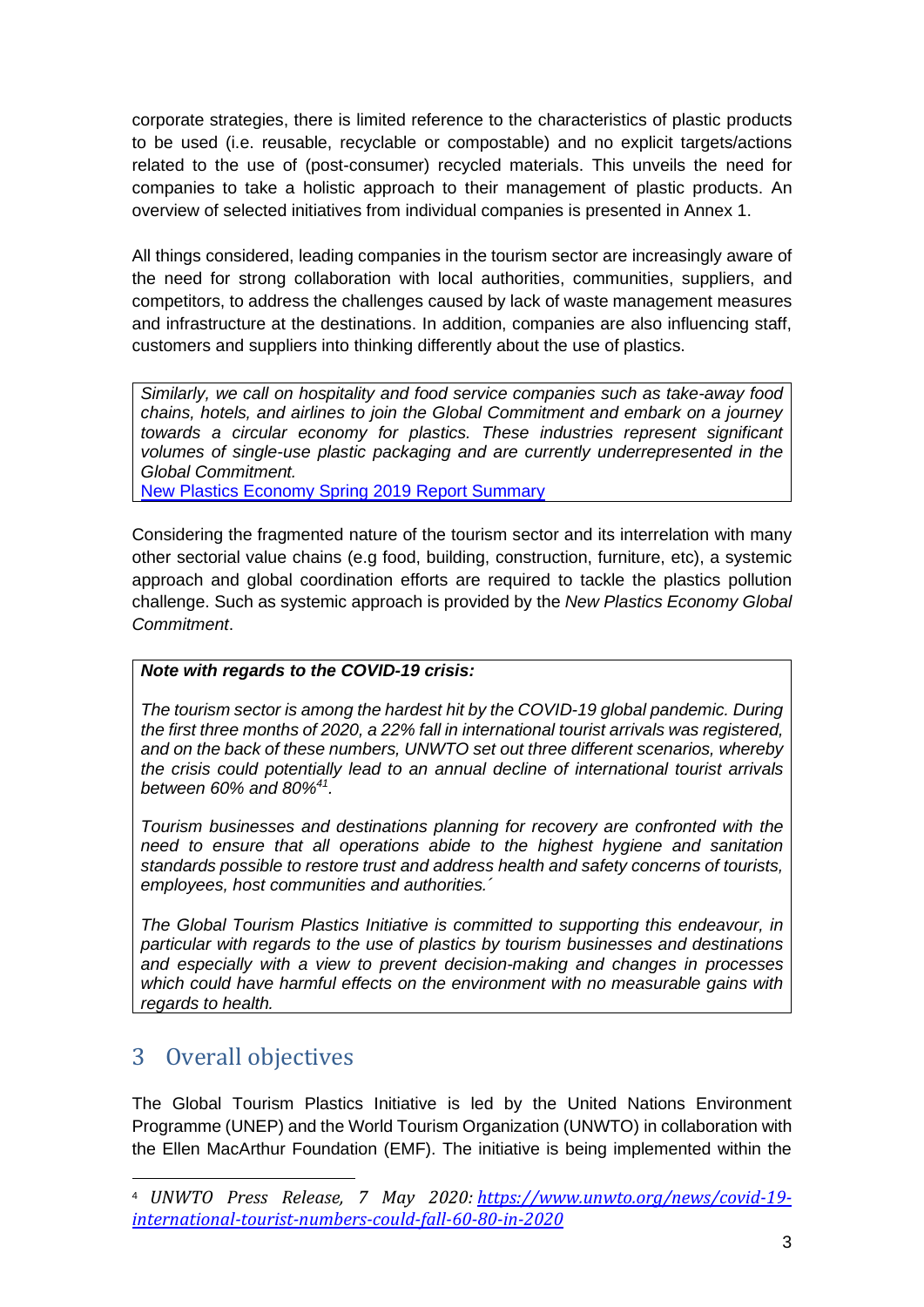framework of the One Planet Sustainable Tourism Programme and with support of the government of France. It acts as the tourism sector interface of the New Plastics Economy Global Commitment, which already unites more than 450 businesses, governments and other organisations behind a common vision and targets to address plastic waste and pollution at its source.

The Global Tourism Plastics Initiative is aligned with New Plastics Economy [vision,](https://www.oneplanetnetwork.org/sites/default/files/global_tourism_plastic_initiative_businesses_signatory_pack_v_20200122_appendix_ii_-_common_vision_1.pdf) framework and [definitions](https://www.oneplanetnetwork.org/sites/default/files/global_tourism_plastic_initiative_businesses_signatory_pack_v_20200122_appendix_v_-_definitions_1.pdf) to mobilise the global tourism sector towards concerted action against plastic pollution.

The Global Tourism Plastics Initiative requires tourism organisations to make a set of concrete and actionable commitments by 2025:

- 1) Eliminate problematic or unnecessary plastic packaging and items by 2025;
- 2) Take action to move from single-use to reuse models or reusable alternatives by 2025;
- 3) (Engage the value chain to) move towards 100% of plastic packaging to be reusable, recyclable, or compostable by 2025;
- 4) Take action to increase the amount of recycled content across all plastic packaging and items used;
- 5) Collaborate and invest to increase the recycling and composting rates for plastics; and
- 6) Report publicly and annually on progress made towards these targets.

To support the tourism sector in the implementation of these ambitious objectives, while ensuring technical rigor and the transparency of the actions to be taken by engaged organizations, the objectives will be broken down into actionable elements within a number of tailored signatory packs<sup>5</sup> addressing the needs of each target stakeholder group.

The New Plastics Economy Global Commitment will review its minimum ambition level every 18 to 24 months<sup>6</sup> and become increasingly ambitious over the coming years to ensure it continues to represent true leadership. The Global Tourism Plastics Initiative will also reflect this increasing ambition in line with the evolution and mechanisms of the New Plastics Economy Global Commitment and support its signatories in achieving it.

# <span id="page-3-0"></span>4 Value proposition to the sector

The Global Tourism Plastics Initiative will support companies, destinations, associations, and NGOs through:

<sup>5</sup> As of June 2020, signatory packs are available for accommodation businesses, suppliers of plastic packaging or packaged goods, destinations and supporting organizations to become signatories. The development of additional signatory packs for additional stakeholder groups is ongoing in the course of 2020. <sup>6</sup> For the Global Tourism Plastics Initiative the 18 to 24 months term to review its ambition level started at the industry launch event at FITUR on January 22, 2020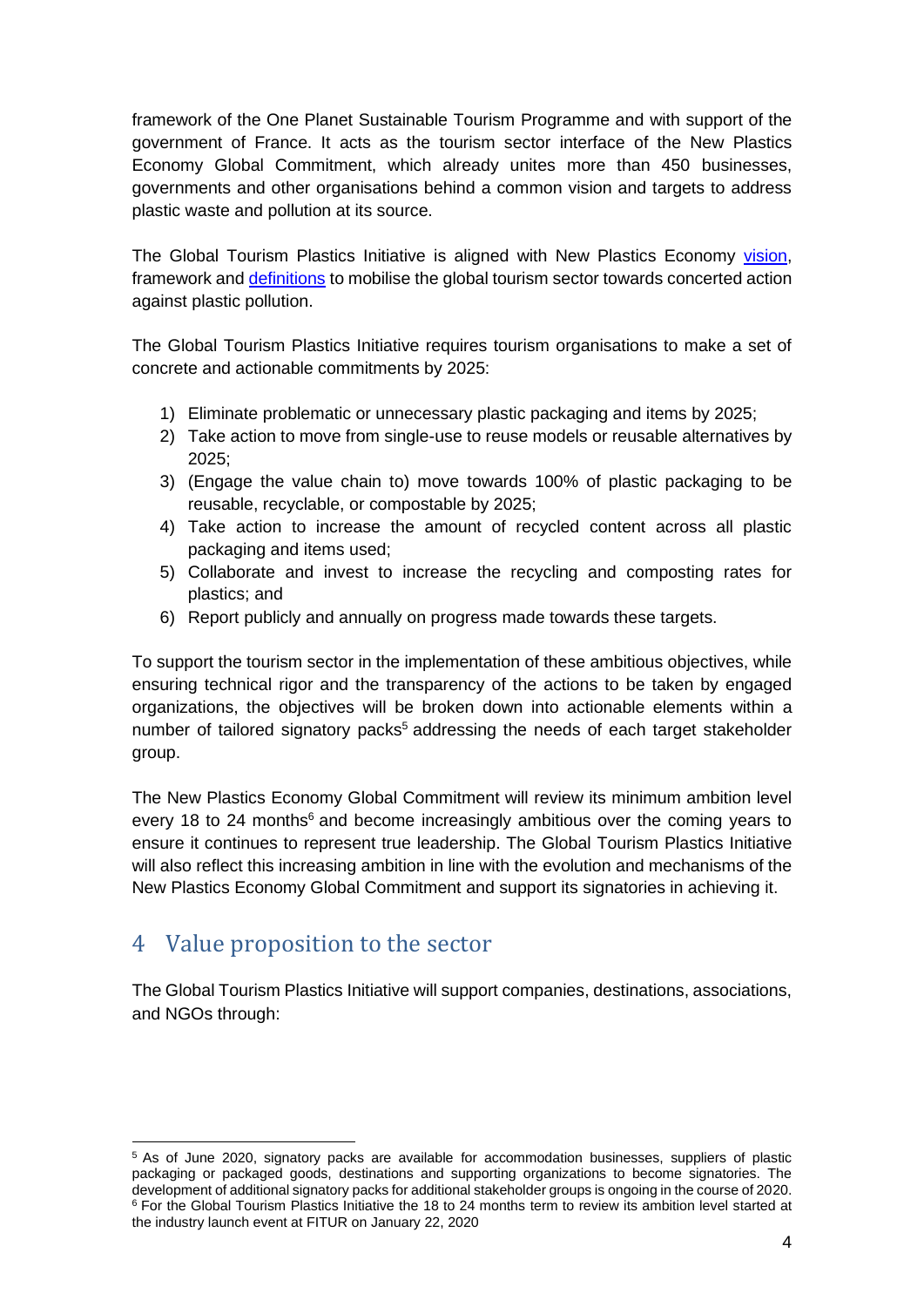- **Knowledge sharing & capacity building** Accelerating the replication and scaling up of successful on-going actions to address plastics pollution<sup>7</sup>;
- **Sustainable & circular procurement** Recommendations for sustainable procurement practices and collaboration with suppliers to improve sustainability purchasing requirements and criteria for plastics;
- **Destination & value chain level cooperation** Fostering & supporting the work at the destination level to improve waste management practices and infrastructure;
- **Tracking & benchmarking progress**  Reporting annually and publicly on progress towards meeting these commitments, including sharing tools to support measurement and progress;
- **Visibility & international recognition** Highlighting organizations involved in successful actions delivering impact through collaboration and innovation, via case studies and other communication products, including participation in international fora.

# <span id="page-4-0"></span>5 Governance framework

Cross-sectoral collaboration is needed to address the complexity of plastic pollution. This requires action at different levels of the tourism value chain, from destinations to global companies, from suppliers of products using plastic packaging to waste management services.

The following types of organizations will be able to join the Global Tourism Plastics Initiative:

- Tourism businesses, inclusive of all subsectors accommodation, airlines, cruise lines, tour operators, online booking platforms, travel agencies, event organisers, *etc.*;
- Destinations, including local/national governments and destination management organizations (DMOs);
- Supporting organizations such as tourism associations, business networks, academia, certification schemes and non-governmental organizations;
- Suppliers of plastic packaging, packaged goods or other products and services to tourism businesses with a high plastic packaging and/or items usage;
- $\bullet$  Other relevant organizations<sup>8</sup>.

The Global Tourism Plastics Initiative comprises three types of roles with distinct responsibilities: leading organizations, advisory committee members, and signatories.

Each of the three roles and each type of organization will have to make a specific contribution to the Global Tourism Plastics Initiative. Sections 5.1. to 5.3. describe the

<sup>7</sup> Developed and promoted materials will be hosted on the [One Planet Network Sustainable Tourism](https://www.oneplanetnetwork.org/sustainable-tourism)  [Programme website](https://www.oneplanetnetwork.org/sustainable-tourism) which already has a broad database of materials supporting integration of circularity in tourism value chains. A dedicated website is also available for the initiative: <https://www.oneplanetnetwork.org/gtpi>

<sup>&</sup>lt;sup>8</sup> These could include for instance infrastructure providers such as airports, ports, others, etc.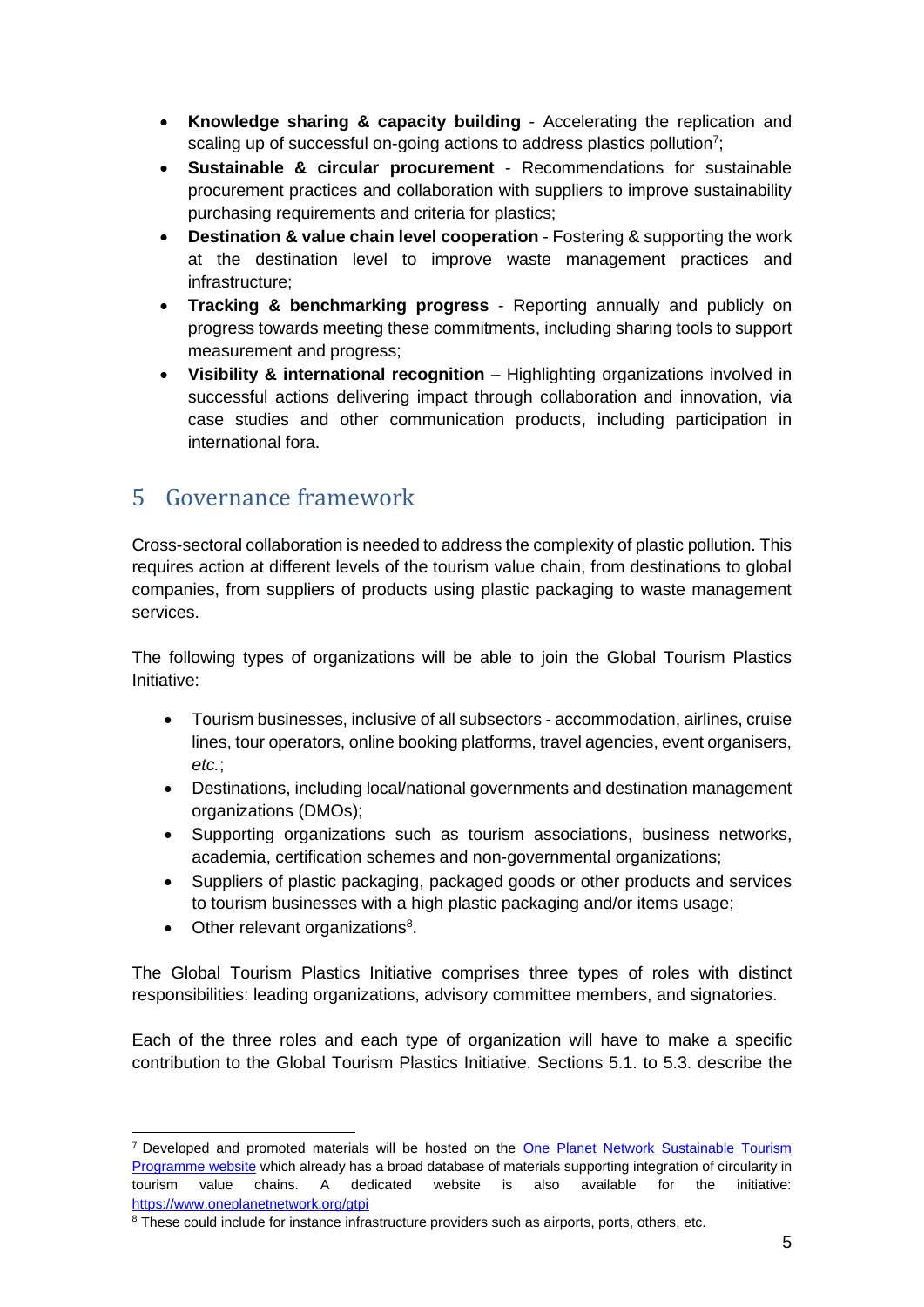implications for the three possible roles. Section 5.4. presents an overview of the expected contributions by type of organization.

## <span id="page-5-0"></span>5.1 Leading Organizations

The Global Tourism Plastics Initiative has been developed by the Sustainable Tourism Programme of the One Planet network, a multi-stakeholder partnership to implement SDG 12 on Sustainable Consumption and Production and is led by the United Nations Environment Programme and the World Tourism Organisation, in collaboration with the Ellen MacArthur Foundation.

The two leading organizations will be responsible for:

- Shaping the set-up and structure of the Global Tourism Plastics Initiative;
- Managing and running the Global Tourism Plastics Initiative, including in relation to corporate engagement and sign up process, as well as providing programe, administrative and other support to signatories;
- Engaging companies, governments and other stakeholders to participate in the Global Tourism Plastics Initiative;
- Implementing a process for signing up participating organizations, managing sign up and encouraging governments and other stakeholders to participate;
- Engaging tourism sector stakeholders and supporting organizations to deliver on commitments on plastic through tools, training, awareness, knowledge<sup>9</sup>;
- Developing and coordinating data gathering and reporting mechanisms and procedures<sup>10</sup>;
- Working with the Advisory Group on strategic decisions and to help ensure appropriate governance;
- Publicly communicating case studies, progress information and results of the Global Tourism Plastics Initiative, as well as providing expertise on policy. The reporting for the initiative will align with the tracking and reporting mechanisms used for the Global Commitment.

### <span id="page-5-1"></span>5.2 Advisory Group Members

The Advisory Group is composed by organizations committed to the sustainable development of tourism and with expertise on the different segments of the tourism sector. The following organizations may be part of the Advisory Committee: tourism businesses, tourism associations and business networks, destinations, certification schemes, suppliers of plastic items, waste management entities, NGOs and consultancies.

The Advisory Group acts in a voluntary, pro bono, consultative and advisory capacity and is intended to support and challenge the decision-making processes of the leading organizations building on the expertise of the organizations participating.

<sup>&</sup>lt;sup>9</sup> A key existing channel to provide "tools, training, awareness, knowledge" is the One Planet Sustainable Tourism Programme. Additional resources will be needed to provide dedicated support on plastics to engaged organizations.

 $10$  Quality assurance is in the process of being structured in line with the Global Commitment and with a view of scalability. The reporting of the Global Tourism Plastics Initiative is to be done through the online reporting platform of the One Planet Sustainable Tourism Programme.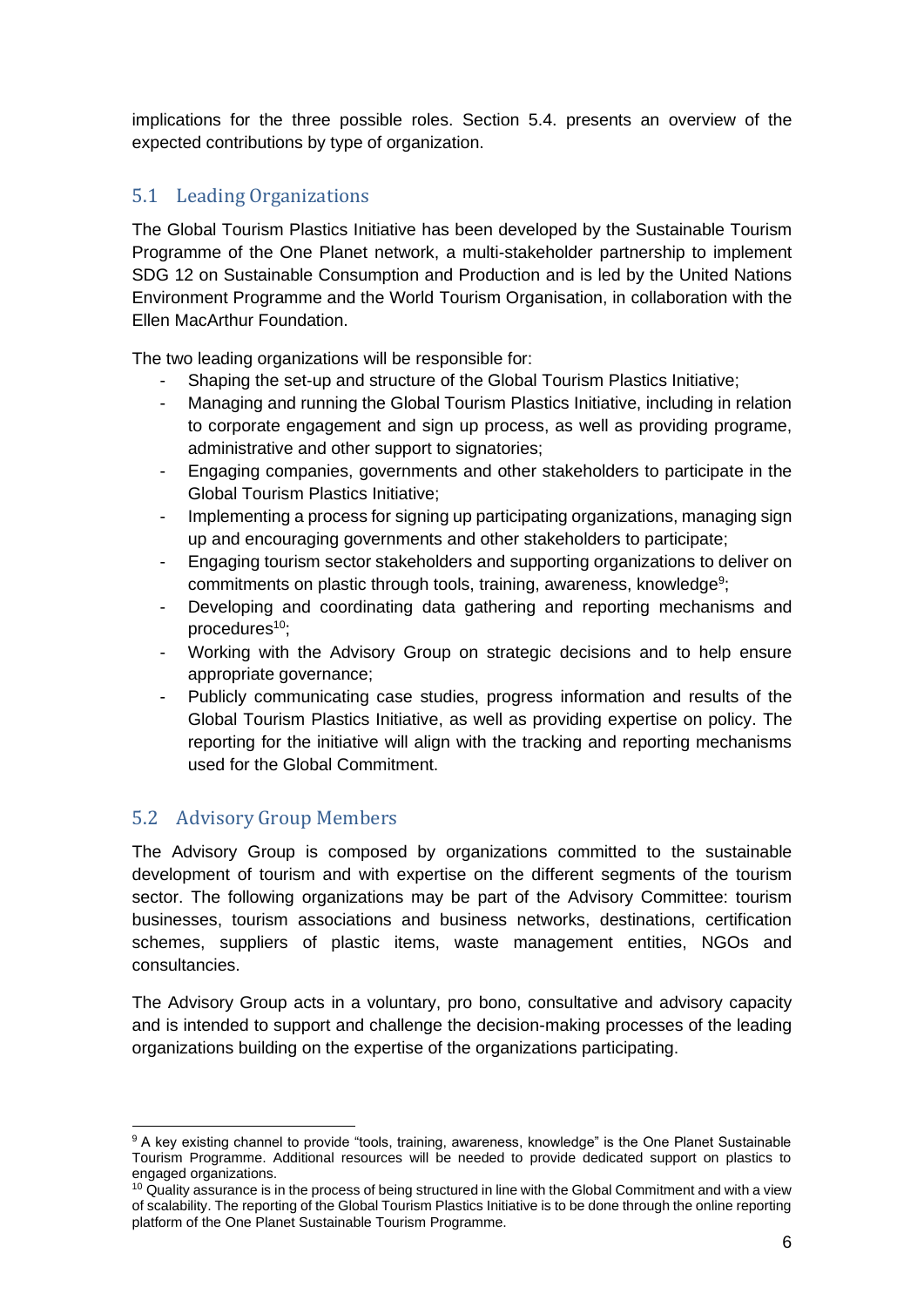The Advisory Group will support the implementation of the Global Tourism Plastics Initative by:

- Supporting the Leading Organizations to shape the implementation strategy of the Global Tourism Plastics Initative
- Ensuring the overall technical robustness, relevance to deliver impact and scalability
- Assisting in the publicity of the initiative and engaging additional tourism sector stakeholders to join
- Implementing their commitments to the Global Tourism Plastics Initiative soundly to lead by example
- Backstopping organizations working on defining their targets to identify priority streams
- Assisting in the developing and promoting tools, guidelines, trainings and knowledge exchange activities
- Reviewing documents and materials provided to the Advisory Group and providing recommendations
- Sharing lessons learned and case studies to complement the mandatory reporting through the One Planet network Lessons learned and case studies will be shared globally and recognition provided to the members of the Advisory Group in all publications and reports.

The following criteria will be considered when selecting the members of the Advisory Group:

- The organization should be a signatory of the Initiative;
- For businesses: readiness to address plastic pollution and willingness to commit to actionable targets in line with the Global Tourism Plastics Initiative; be partner or member of the Multi-stakeholder Advisory Committee of the One Planet Sustainable Tourism Programme.
- For destinations: willingness to engage public and private stakeholders to address destination-specific challenges; willingness to align with the vision of the Global Commitment and the objectives of the Initative.
- For supporting organizations: capacity and willingness to promote the Initiative among businesses and other tourism stakeholders.

### <span id="page-6-0"></span>5.3 Signatories

Signatory organizations will actively collaborate with leading organizations on the implementation of the Global Tourism Plastics Initiative. To become signatories, organizations will have detail their commitments to realize the objectives of the Global Tourism Plastics Initiative by 2025.

Organizations and governments already engaged in the Global Commitment can include tourism-related activities in their contributions to support the implementation of the Global Tourism Plastics Initiative.

In addition to their commitment to the objectives of the Global Tourism Plastics Initiative, signatories are expected to: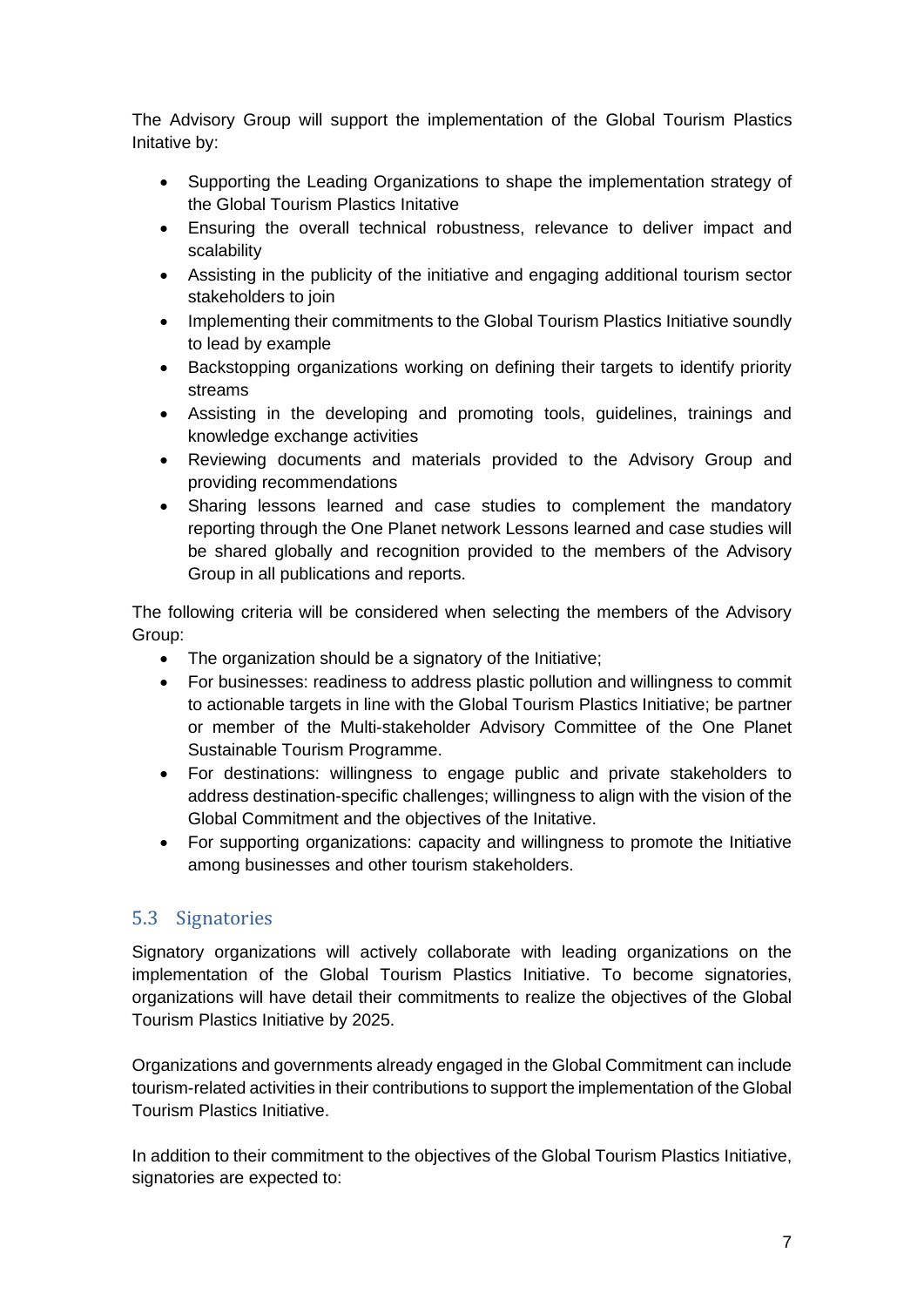- **Lead by example**, driving action internally, sharing knowledge, and catalyzing collaborative action throughout the sector, and
- **Create awareness** on the need for the tourism sector to take action and its role as an agent of change.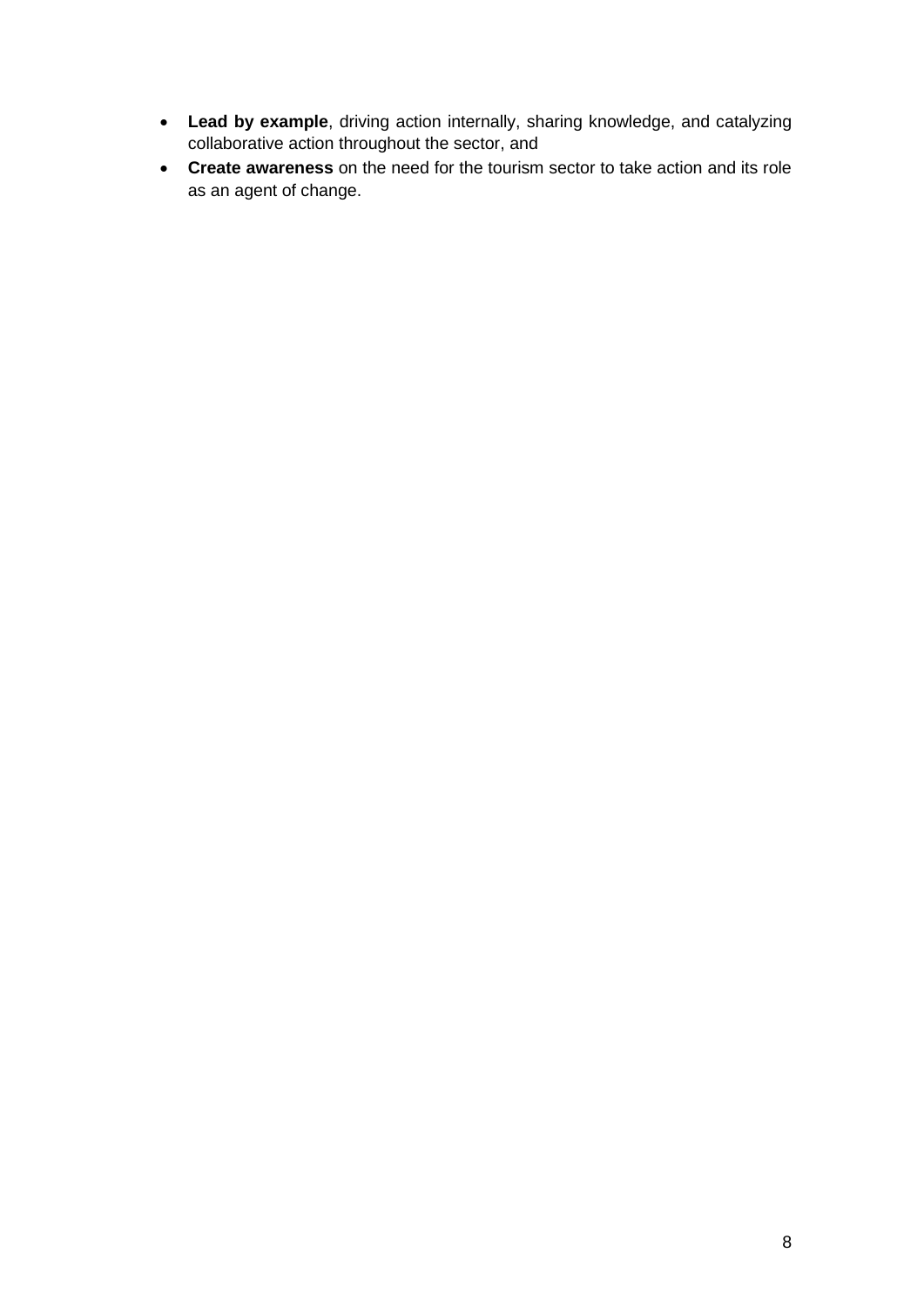| Summary of the responsibilities for organizations joining the Global Tourism Plastics Initiative            |                                                                                                                                                                                                                                                                                                                                                                                       |                                                                                                                                                                                                                                                                                                                                                                                                                                                                           |                                    |                                                                                 |                                                                   |  |  |  |  |  |  |  |
|-------------------------------------------------------------------------------------------------------------|---------------------------------------------------------------------------------------------------------------------------------------------------------------------------------------------------------------------------------------------------------------------------------------------------------------------------------------------------------------------------------------|---------------------------------------------------------------------------------------------------------------------------------------------------------------------------------------------------------------------------------------------------------------------------------------------------------------------------------------------------------------------------------------------------------------------------------------------------------------------------|------------------------------------|---------------------------------------------------------------------------------|-------------------------------------------------------------------|--|--|--|--|--|--|--|
| <b>Category</b>                                                                                             | <b>Functions</b>                                                                                                                                                                                                                                                                                                                                                                      | <b>Organizations</b>                                                                                                                                                                                                                                                                                                                                                                                                                                                      | <b>Endorsement</b><br>of the NPEGC | <b>Reporting</b><br>to the<br><b>Initiative</b><br>(and<br>NPEGC) <sup>11</sup> | <b>Access to</b><br>knowledge<br>resources /<br><b>activities</b> |  |  |  |  |  |  |  |
| <b>Leading Organizations</b>                                                                                | Shaping structure and content of<br>Initiative;<br>- Coordinate engagement of<br>sector's stakeholders<br>- Developing and coordinating<br>quality assurance and reporting<br>mechanisms/procedures;<br>- Communicating progress                                                                                                                                                      | UNEP and UNWTO in collaboration with the<br>Ellen MacArthur Foundation, in the framework<br>of the One Planet Network's Sustainable<br><b>Tourism Programme</b>                                                                                                                                                                                                                                                                                                           | <b>Yes</b>                         | <b>Yes</b>                                                                      |                                                                   |  |  |  |  |  |  |  |
| Signatories*<br>(Tourism businesses,<br>Destinations, Suppliers,<br>Cert. Schemes, Tourism<br>Assoc., NGOs) | - Define targets, take action and<br>report back (See details in '5.4<br>Commitment framework')<br>- Support the initiative in creating<br>awareness, leading by example<br>and supporting development of<br>tools and methodologies<br>Eligible to be part of the Advisory<br>Group to support leading<br>organizations to shape the<br>implementation strategy of the<br>initiative | Business Associations: ex.<br>International<br>Tourism Partnership (ITP); World Travel and<br>Tourism Council (WTTC); Global Sustainable<br>Tourism Council (GSTC); ABTA; Asociacion<br>Hoteles Playa Dorada (DR), Philippines Hotel<br>Association<br>Individual Companies: ex. TUI, Iberostar; LUX<br>Hotels (Mauritius), Accor<br>Governments and Destinations: ex. Portugal,<br>Seychelles, Dominican Republic, Chile, Saint<br>Lucia<br>NGOs: WWF, Travel Foundation | Yes*                               | <b>Yes</b>                                                                      | <b>Yes</b>                                                        |  |  |  |  |  |  |  |

<sup>11</sup> Commitments and reporting requirements vary depending on the type and size of the organization as outlined in the various signatory packs.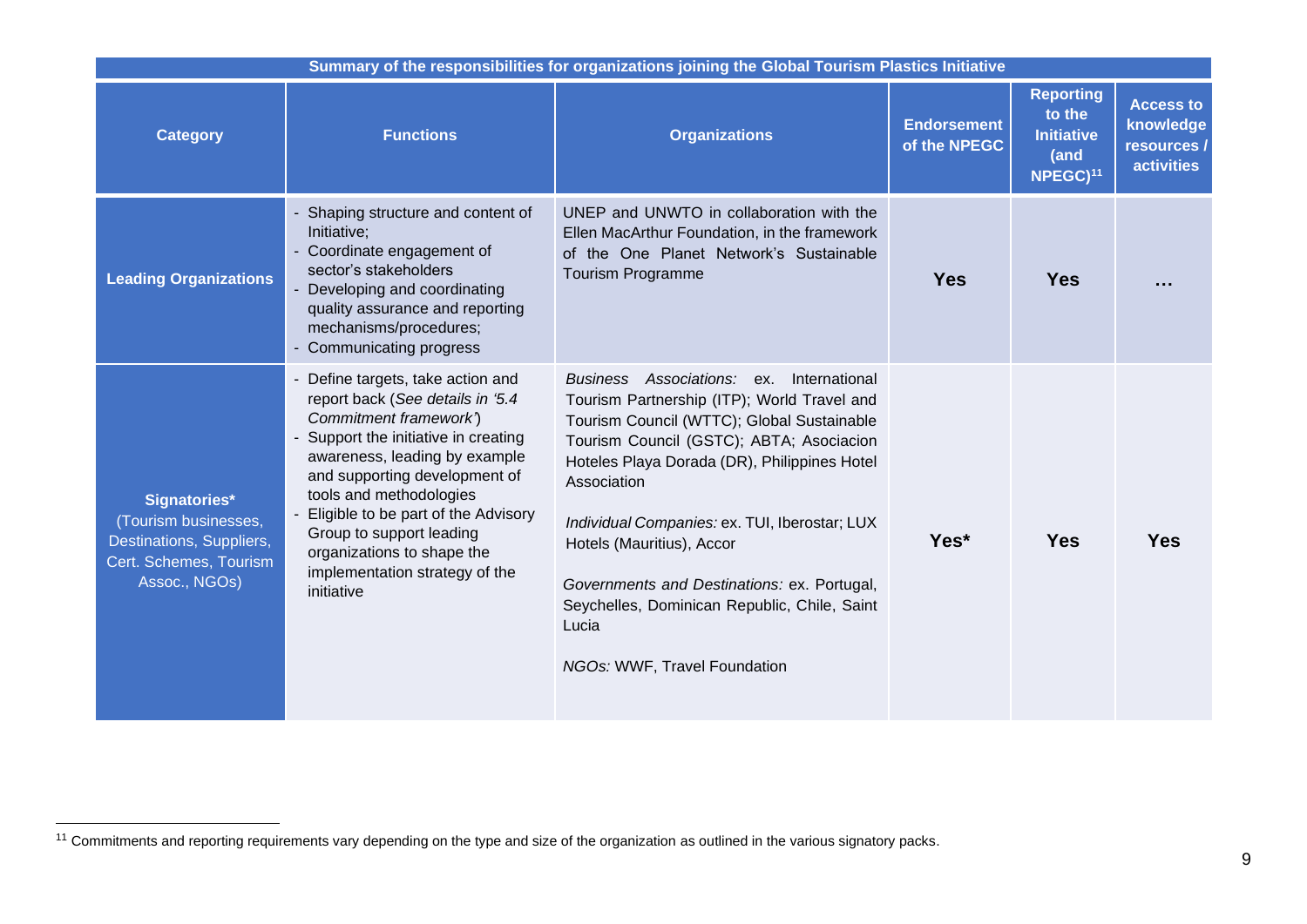### <span id="page-9-1"></span><span id="page-9-0"></span>5.4 Commitment framework for signatories

#### **Tourism businesses ("business signatories")** are expected to:

- 1. Endorse the [common vision;](https://www.oneplanetnetwork.org/sites/default/files/global_tourism_plastic_initiative_businesses_signatory_pack_v_20200122_appendix_ii_-_common_vision_1.pdf)
- 2. Make the following individual commitments per type of tourism business:
	- i. Take action to eliminate problematic or unnecessary plastic packaging and/or items<sup>12</sup> by 2025;
	- ii. Take action to move from single-use to reuse models or reusable alternatives by 2025;
	- iii. Engage the value chain to move towards 100% of plastic packaging to be reusable, recyclable, or compostable by 2025;
	- iv. Take action to increase the amount of recycled content<sup>13</sup> across all plastic packaging and items used by 2025;
- 3. Commit to collaborate and invest to increase the recycling and composting rates for plastics;
- 4. Report annually and publicly on progress towards meeting these commitments, as well as on estimates of annual volumes (tonnes) of plastics production/use (the latter will be used for aggregation purposes only, but individual public disclosure is encouraged). Reporting requirements will be kept as straightforward and streamlined as possible.<sup>14</sup>

#### **Governments<sup>15</sup> and destination management organizations <sup>16</sup> ("destination signatories")** are expected to $17$

- 1. Endorse the [common vision;](https://www.oneplanetnetwork.org/sites/default/files/global_tourism_plastic_initiative_businesses_signatory_pack_v_20200122_appendix_ii_-_common_vision_1.pdf)
- 2. Commit to have ambitious policies and measurable targets in place well ahead of 2025 in order to realise and report tangible progress by 2025, at country and/or destination level, in each of the following areas:
	- v. Stimulating elimination of problematic or unnecessary plastic packaging or items18;
	- vi. Encouraging reuse models where relevant, to reduce the need for single-use plastic packaging and/or items;
	- vii. Incentivising the use of reusable, recyclable, or compostable plastic packaging and/or items;
	- viii. Increasing collection, sorting, reuse, and recycling rates, and facilitating the establishment of the necessary infrastructure and related funding mechanisms;
	- ix. Stimulating the demand for recycled plastics content19 across all plastic packaging and items used by 2025.
- 3. Support traveler behaviour change on recycling and reuse, throughout their journey at a destination;
- 4. Collaborate with the private sector, NGOs, and other destinations towards achieving the vision and objectives of the Global Tourism Plastics Initiative;
- 5. Communicate successes to travelers, local stakeholders, and publicly;

<sup>12</sup> Items can be all kinds of products or accessories used in the operations of accommodation providers. The focus should predominantly be on items that are single use and/or disposable.

<sup>&</sup>lt;sup>13</sup> Post-consumer recycled content (as defined in [Appendix V of the Signatory Pack\)](https://www.oneplanetnetwork.org/sites/default/files/global_tourism_plastic_initiative_businesses_signatory_pack_v_20200122_appendix_v_-_definitions_1.pdf)

<sup>14</sup> We strongly encourage all signatories to report. Businesses that do not fall within the definition of a "large organisation" (accommodation providers with an annual turnover of more than USD 500mln) may report on progress on its commitments each year on their own website or other directly owned channel. Reporting on volumes is only mandatory for business signatories that are large organizations and can be done based on measured or estimated volumes.

<sup>&</sup>lt;sup>15</sup> National, sub-national and local governments.

<sup>&</sup>lt;sup>16</sup> Destination Management Organizations (DMOs) can become signatories as "destination signatories" when their aim is to foster, plan and coordinate the tourism development of a destination and they have political and/or legislative competences. DMOs of these characteristics tend to be public sector led or public-private and fall directly under the jurisdiction of local, regional or national governments. For those DMOs which do not have political and/or legislative competences, it is recommended that they become signatories as "supporting organizations".

<sup>&</sup>lt;sup>17</sup> Based on the minimum bar expectations for Governments and Cities in the New Plastics Economy Global Commitment

<sup>&</sup>lt;sup>18</sup> Items can be all kinds of products or accessories used in the operations of accommodation providers. The focus should predominantly be on items that are single use and/or disposable.

 $19$  Post-consumer recycled content (as defined in Appendix V).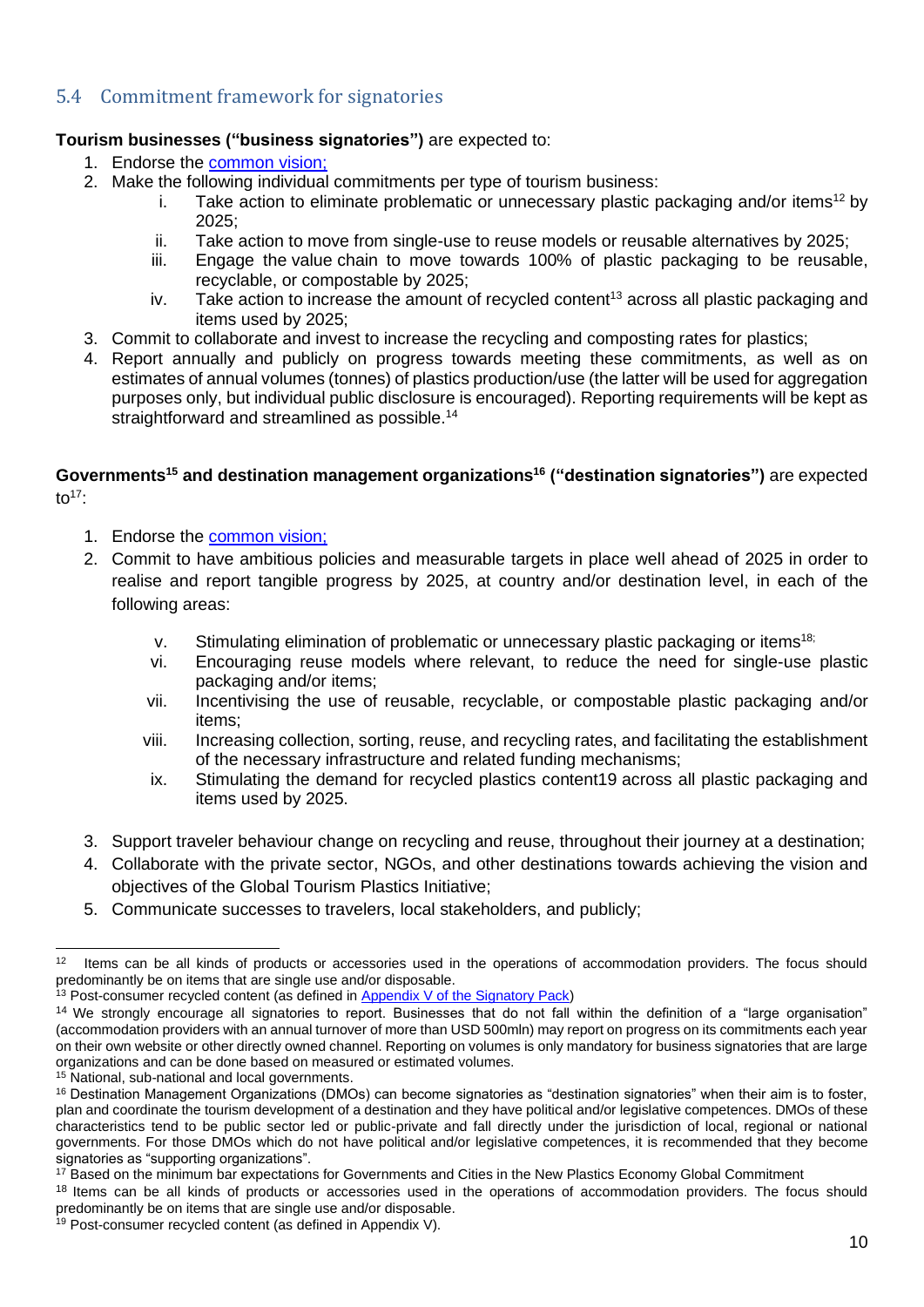6. Publicly report on progress of the implementation of commitments annually<sup>20</sup>.

**Tourism associations, business networks, non-governmental organizations, certification schemes, academia, consultancies and destination management organizations ("supporting organization signatories")** are expected to:

- 1. Endorse the Initiative's [common vision;](https://www.oneplanetnetwork.org/sites/default/files/global_tourism_plastic_initiative_businesses_signatory_pack_v_20200122_appendix_ii_-_common_vision_1.pdf)
- 2. Encourage their affiliated organizations and businesses or partners to join the Global Tourism Plastics Initiative;
- 3. Advise and guide affiliated organizations and businesses or partners to better manage plastics in their operations through practices, criteria, standards and/or policies, and support them on the implementation of their commitments to the Global Tourism Plastics Initiative when applicable.
- 4. Communicate successes to affiliated organizations and businesses or partners, travellers and key local stakeholders.
- 5. Publicly report on progress of the implementation of commitments annually<sup>21</sup>.

## <span id="page-10-0"></span>6 Mechanisms for transparency, monitoring and reporting

The Leading Organisations in the Global Tourism Plastics Initiative will ensure the availability of tools and mechanisms to support accountability and transparency on actions taken by its signatories. The reporting of the Global Tourism Plastics Initiative is to be done through the online reporting platform of the One Planet network.

The Global Tourism Plastics Initiative relies on signatories reporting information accurately, and in a timely fashion. The Global Tourism Plastics Initiative will not verify any data provided, nor will signatories be audited.

To support signatories and interested organizations, the Global Tourism Plastics Initiative will seek to identify, develop, and/or compile tools to establish, assess, and monitor plastic footprint.

 $20$  Destinations and supporting organization signatories are not expected to report on volumes.

<sup>&</sup>lt;sup>21</sup> Destinations and supporting organization signatories are not expected to report on volumes.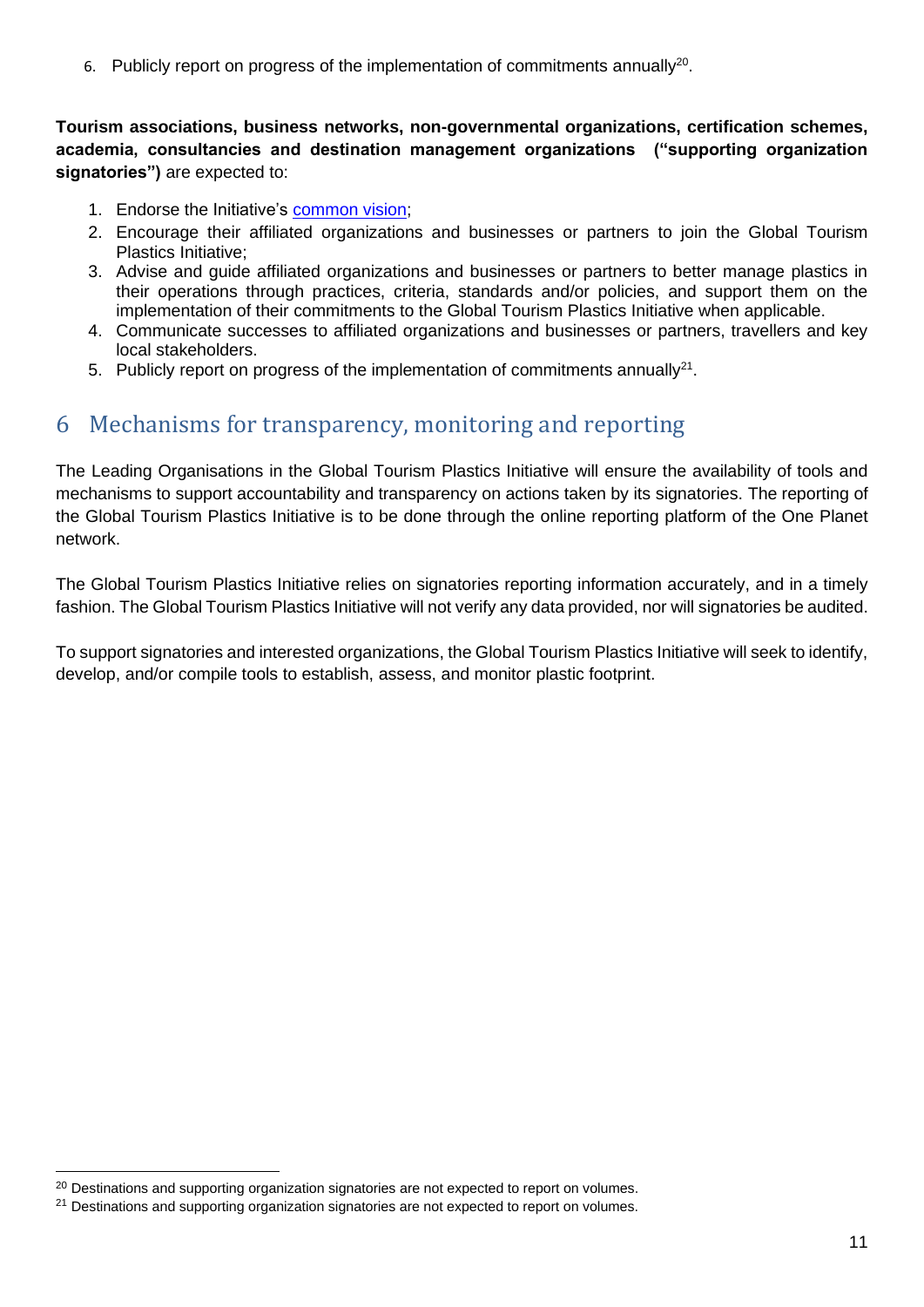# 7 Annex 1—Overview of Tourism Companies' Actions to Address Plastic Pollution (vs NPEGC)

This overview is a qualitative analysis based on publicly available information<sup>22</sup> regarding the actions and ambitions of tourism companies to address plastics pollution.

This initial analysis:

- Provides an overview of where the sector stands vis a vis the [New Plastics Economy Global Commitment](https://www.newplasticseconomy.org/projects/global-commitment) requirements. It does not endorse/dismiss compliance of the actions/intentions presented and could be further improved via one on one conversations or targeted surveys with the companies listed below.
- Identifies key areas in which the One Planet's Sustainable Tourism Program, UNWTO, UN Environment (+ other key stakeholders) can focus their efforts in the context of a tourism initiative under the umbrella of the NPEGC.

<span id="page-11-0"></span>

| <b>NPEGC</b>                                                                                                                                          | <b>Radisson</b>                                                                                                                          | <b>Iberostar</b>                                                                                                                                  | <b>TUI</b>                                                                                                                                                                                | <b>The Travel</b><br><b>Corporation</b>                                                                                                                         | <b>Hilton</b>                                                                                                                                                                                                           | <b>Marriott</b>                                                                                    | <b>InterContinental</b>                                            | <b>Melia Hotels</b>                                                                                    |
|-------------------------------------------------------------------------------------------------------------------------------------------------------|------------------------------------------------------------------------------------------------------------------------------------------|---------------------------------------------------------------------------------------------------------------------------------------------------|-------------------------------------------------------------------------------------------------------------------------------------------------------------------------------------------|-----------------------------------------------------------------------------------------------------------------------------------------------------------------|-------------------------------------------------------------------------------------------------------------------------------------------------------------------------------------------------------------------------|----------------------------------------------------------------------------------------------------|--------------------------------------------------------------------|--------------------------------------------------------------------------------------------------------|
| <b>Commitments by</b><br>2025                                                                                                                         | <b>Hotels</b>                                                                                                                            | <b>Hotels</b>                                                                                                                                     | Tour Operator:<br>Hotels, Airlines,<br>Cruises                                                                                                                                            | Tour Operator:<br>Hotels, Cruises                                                                                                                               | <b>Hotels</b>                                                                                                                                                                                                           | <b>Hotels</b>                                                                                      | <b>Hotels</b>                                                      | <b>Hotels</b>                                                                                          |
| Take action to<br>2, i.<br>eliminate problematic<br>or unnecessary plastic<br>through<br>packaging<br>redesign, innovation and<br>new delivery models | Zero single-use<br>plastics<br>-in<br>Meetings<br>and<br>Events by 2020<br>Establish<br>guidelines<br>for<br>of<br>reduction<br>plastics | single-use<br>Zero<br>plastics<br>in all<br><b>Iberostar</b><br>hotel<br>and resort rooms<br>by 2019, to be<br>extended to all<br>hotel amenities | 250<br>Remove<br>million single-use<br>plastic items in<br>hotels,<br>cruise<br>airlines<br>ships,<br>and offices by the<br>end of 2020<br><sub>of</sub><br>Elimination<br>plastic straws | Eliminate<br>all<br>unnecessary<br>single-use<br>plastics from its<br>operations by the<br>end of 2022<br><sub>of</sub><br>Removal<br>single use coffee<br>cups | Cut 250 million<br>plastic<br>straws<br>bottles,<br>and<br>buds.<br>cotton<br>plates,<br>cutlery,<br>drink<br>and<br>containers<br>Removal<br>0f<br>bottles<br>plastic<br>from meetings<br>and events in<br><b>EMEA</b> | Remove plastic<br>straws<br>and<br>stirrers by July<br>2019                                        | Eliminate<br>plastic<br>straws in all hotels<br>by the end of 2019 | Pledge<br>to<br>all<br>eliminate<br>single<br>use<br>plastics from its<br>hotels by the end<br>of 2018 |
| 2, ii. Take action to move from<br>single-use towards reuse<br>models where relevant                                                                  | Move<br>towards<br>reusable<br>items<br>alternative<br>and<br>materials such as<br>glass                                                 |                                                                                                                                                   | Replacement of<br>plastic<br>laundry<br>bags                                                                                                                                              |                                                                                                                                                                 |                                                                                                                                                                                                                         | <b>Switch</b><br>to<br>reusable toiletry<br>containers<br>-in<br>1500 hotels by<br>the end of 2018 | Introduction of bulk<br>sized amenities                            | Single<br>use<br>plastics<br>to<br>be<br>replaced<br>by<br>reusable items                              |
| 2, iii. All plastic packaging is<br>100% reusable, recyclable or<br>compostable                                                                       | (Move<br>towards<br>alternative<br>materials)                                                                                            | <b>Substitute</b><br>disposable items<br>with those made                                                                                          |                                                                                                                                                                                           |                                                                                                                                                                 |                                                                                                                                                                                                                         |                                                                                                    |                                                                    |                                                                                                        |

<sup>22</sup> As of June 2019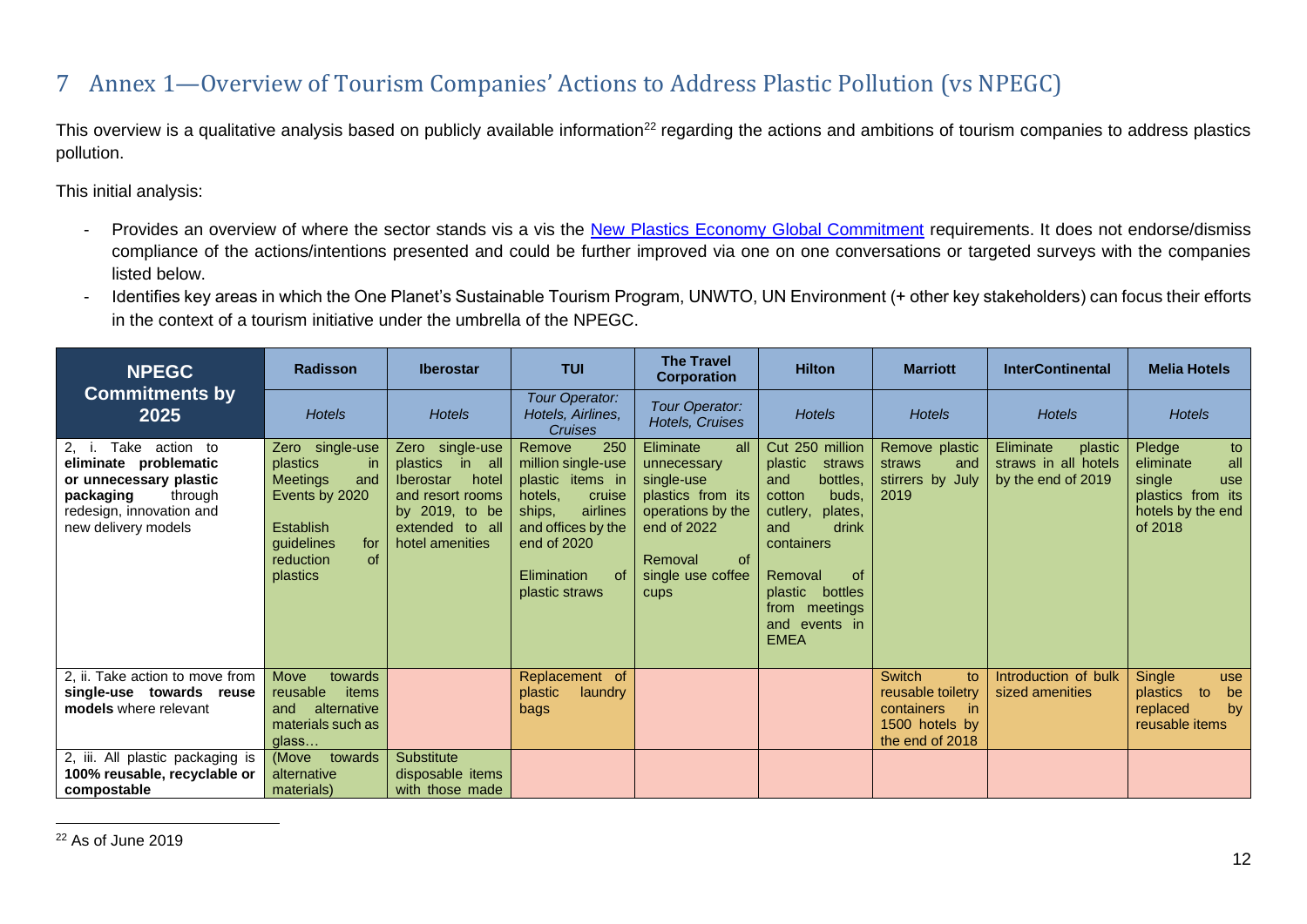| <b>NPEGC</b>                                                                                                       | <b>Radisson</b>                                                   | <b>Iberostar</b>                                                                                                                                    | <b>TUI</b>                                            | <b>The Travel</b><br>Corporation  | <b>Hilton</b>                                           | <b>Marriott</b>                                                    | <b>InterContinental</b>                             | <b>Melia Hotels</b>                                    |
|--------------------------------------------------------------------------------------------------------------------|-------------------------------------------------------------------|-----------------------------------------------------------------------------------------------------------------------------------------------------|-------------------------------------------------------|-----------------------------------|---------------------------------------------------------|--------------------------------------------------------------------|-----------------------------------------------------|--------------------------------------------------------|
| <b>Commitments by</b><br>2025                                                                                      | <b>Hotels</b>                                                     | <b>Hotels</b>                                                                                                                                       | Tour Operator:<br>Hotels, Airlines,<br><b>Cruises</b> | Tour Operator:<br>Hotels, Cruises | <b>Hotels</b>                                           | <b>Hotels</b>                                                      | <b>Hotels</b>                                       | <b>Hotels</b>                                          |
|                                                                                                                    | compostable<br>cardboard<br>or<br>renewable plant-<br>based items | <b>of</b><br>recycled,<br>biodegradable,<br>compostable<br>where<br>options<br>possible                                                             |                                                       |                                   |                                                         |                                                                    |                                                     |                                                        |
| 2, iv. Set an ambitious 2025<br>(post-consumer)<br>recycled<br>content target across all<br>plastic packaging used |                                                                   | 25%<br>recycled<br>content of plastic<br>bottles by 2025                                                                                            |                                                       |                                   |                                                         |                                                                    |                                                     |                                                        |
| collaborate<br>Commit to<br>3.<br>towards<br>increasing<br>reuse/recycling/composting<br>rate for plastics         |                                                                   | 90% of plastic<br>drink bottles to<br>be collected for<br>recycling by 2025<br>Engaging<br>with<br>customers about<br>other items to be<br>replaced |                                                       |                                   |                                                         |                                                                    |                                                     |                                                        |
| Report annually on<br>4.<br>the commitments                                                                        | Through annual<br>sustainability<br>report                        | Through annual<br>sustainability<br>report                                                                                                          | Through annual<br>sustainability<br>report            |                                   | Through annual<br>corporate<br>responsibility<br>report | Through annual<br>sustainability<br>social<br>and<br>impact report | Through<br>annual<br>responsible<br>business report | Through annual<br>consolidated<br>management<br>report |

|                                                                         | <b>Radisson</b>                                            | <b>Iberostar</b>                             | <b>TUI</b>                                            | <b>The Travel</b><br><b>Corporation</b>         | <b>Hilton</b>                                                                                         | <b>Marriott</b>                   | <b>InterContinental</b> | <b>Melia Hotels</b>            |
|-------------------------------------------------------------------------|------------------------------------------------------------|----------------------------------------------|-------------------------------------------------------|-------------------------------------------------|-------------------------------------------------------------------------------------------------------|-----------------------------------|-------------------------|--------------------------------|
| A look across the sector                                                | <b>Hotels</b>                                              | <b>Hotels</b>                                | Tour Operator:<br>Hotels, Airlines,<br><b>Cruises</b> | Tour Operator:<br>Hotels, Cruises               | <b>Hotels</b>                                                                                         | <b>Hotels</b>                     | <b>Hotels</b>           | <b>Hotels</b>                  |
| <b>Target date</b><br>*NPEGC: 2025                                      | 2020                                                       | 2019                                         | 2020                                                  | 2022                                            | ?                                                                                                     | 2019                              | 2019                    | 2018                           |
| <b>Highlighted single-use plastic</b><br>items<br>*NPEGC: Non-specified | Straws                                                     | <b>Plastic bottles</b>                       | <b>Straws</b>                                         | Single use coffee<br>cups                       | <b>Straws</b><br>and<br>bottles, cotton<br>buds.<br>cutlery,<br>plates.<br>and<br>drink<br>containers | Plastic<br>straws<br>and stirrers | <b>Straws</b>           | None                           |
| <b>Target volume</b><br>*NPEGC: Achieve zero single<br>use plastics     | Achieve<br>zero<br>single<br><b>use</b><br>plastics<br>(in | Achieve<br>zero<br>single<br>use<br>plastics | 250 million<br>Cut<br>single-use plastic<br>items     | Achieve<br>zero<br>unnecessary<br>plastic items | Cut 250 million<br>plastic straws<br>bottles.<br>and<br>cotton<br>buds,                               | Zero straws and<br>stirrers       | Zero straws             | single-use<br>Zero<br>plastics |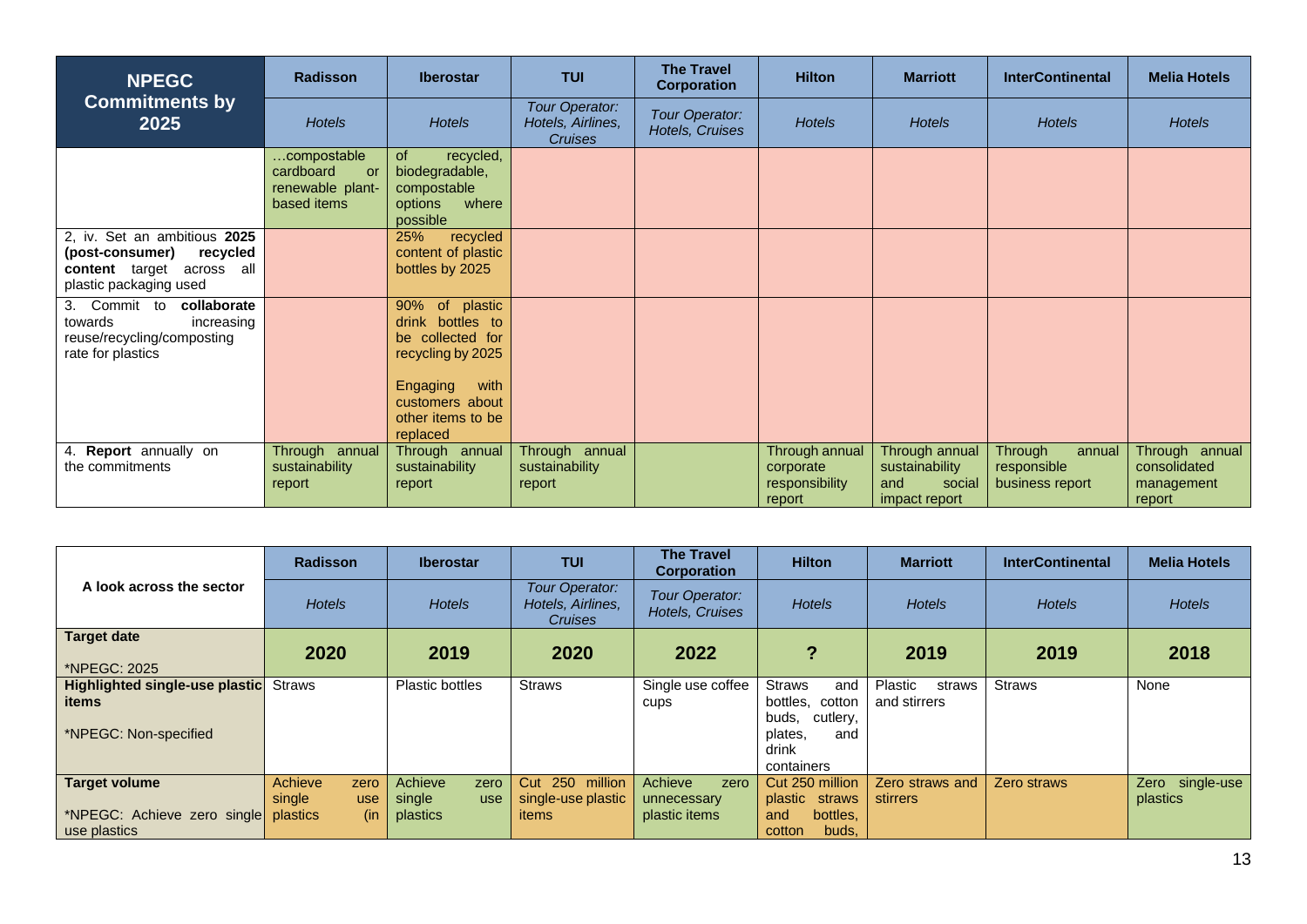|  | <b>Meetings</b><br>and<br>Events) | Achieve<br>zero<br>straws | cutlery, plates,<br>drink<br>and<br>containers |  |  |
|--|-----------------------------------|---------------------------|------------------------------------------------|--|--|
|  |                                   |                           |                                                |  |  |

#### **Summary:**

- The sector (Accommodation, Tour Operators, Airlines, Cruises, Excursions, etc.) is committed and taking action to address single-use plastic pollution
- Actions include a combination of elimination and substitution with reusable products
- Limited reference to the characteristics of plastic to be used (i.e. reusable, recyclable or compostable) and to explicit targets/actions related to use of (post-consumer) recycled materials
- Limited reference to collaboration efforts at the destination level to improve recycling and/or composting capabilities
- Companies have established mechanisms to report on their individual progress, mainly through the Corporate Sustainability Reports

#### **Insights:**

- Great potential for progress and impact via elimination of products (changes in practices) and implementation of reusable models using products available in the market
- Actions regarding the type of plastic used are less operational and would need to be addressed via procurement practices, usually coordinated at the global level.
- Increasing the rate of recycling and composting depends on a combination of internal operational activities and collaboration at the destination level with governments (national, local) and service providers.
- To increase the contribution of the tourism sector to addressing plastic pollution, the organizations supporting the collective initiative could focus on:
	- o Accelerating the replication and scaling up of successful on-going actions, via knowledge-sharing and quantification of positive impacts
	- o Enhancing the work via procurement practices and collaboration with suppliers to look into the technical specifications of plastics
	- o Fostering and support the work at the destination level to improve waste management practices and infrastructure